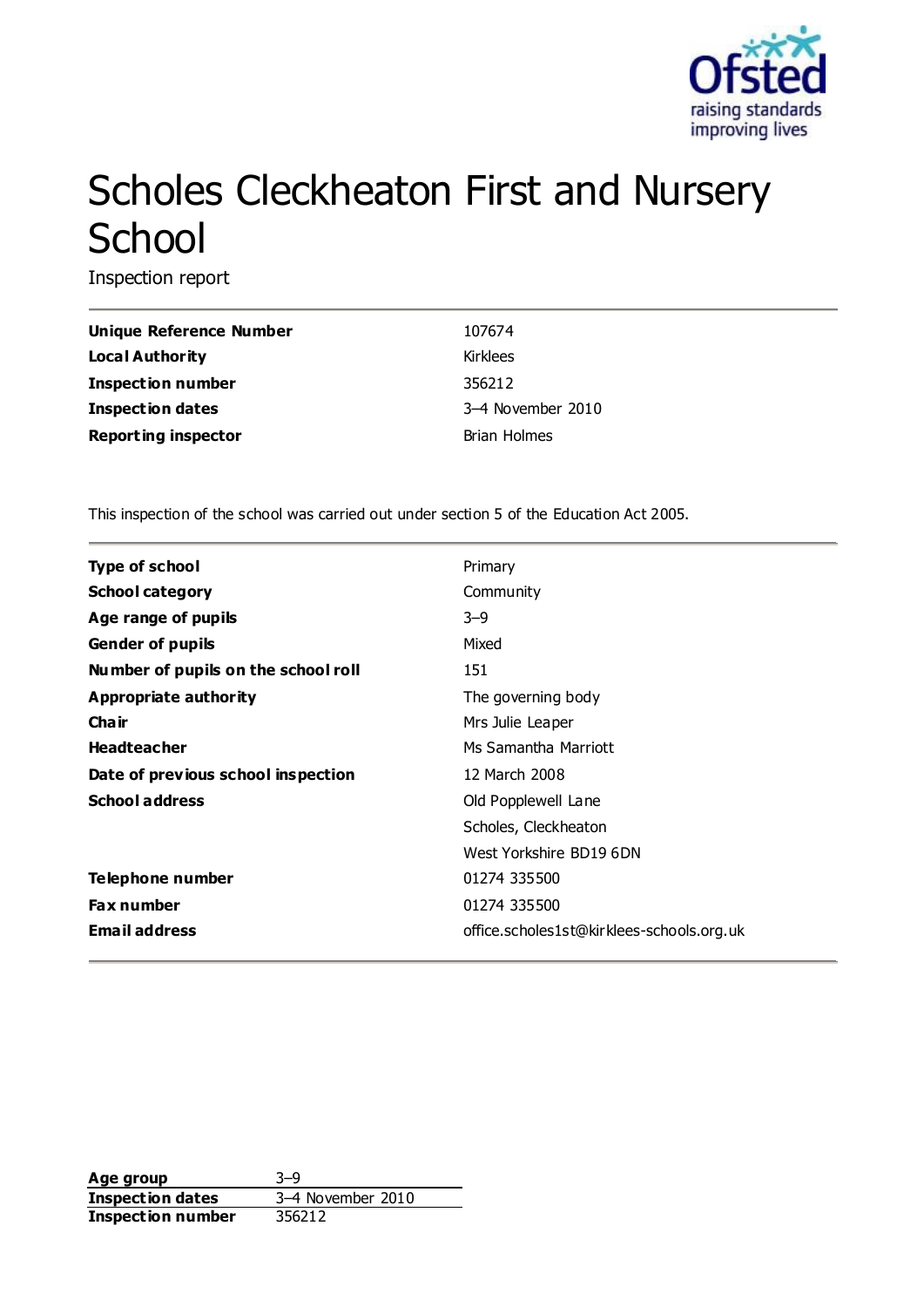The Office for Standards in Education, Children's Services and Skills (Ofsted) regulates and inspects to achieve excellence in the care of children and young people, and in education and skills for learners of all ages. It regulates and inspects childcare and children's social care, and inspects the Children and Family Court Advisory Support Service (Cafcass), schools, colleges, initial teacher training, work-based learning and skills training, adult and community learning, and education and training in prisons and other secure establishments. It assesses council children's services, and inspects services for looked after children, safeguarding and child protection.

Further copies of this report are obtainable from the school. Under the Education Act 2005, the school must provide a copy of this report free of charge to certain categories of people. A charge not exceeding the full cost of reproduction may be made for any other copies supplied.

If you would like a copy of this document in a different format, such as large print or Braille, please telephone 0300 1234 234, or email **[enquiries@ofsted.gov.uk](mailto:enquiries@ofsted.gov.uk)**.

You may copy all or parts of this document for non-commercial educational purposes, as long as you give details of the source and date of publication and do not alter the documentation in any way.

To receive regular email alerts about new publications, including survey reports and school inspection reports, please visit our website and go to 'Subscribe'.

Royal Exchange Buildings St Ann's Square Manchester M2 7LA T: 0300 1234 234 Textphone: 0161 618 8524 E: **[enquiries@ofsted.gov.uk](mailto:enquiries@ofsted.gov.uk)**

W: **[www.ofsted.gov.uk](http://www.ofsted.gov.uk/)**

© Crown copyright 2010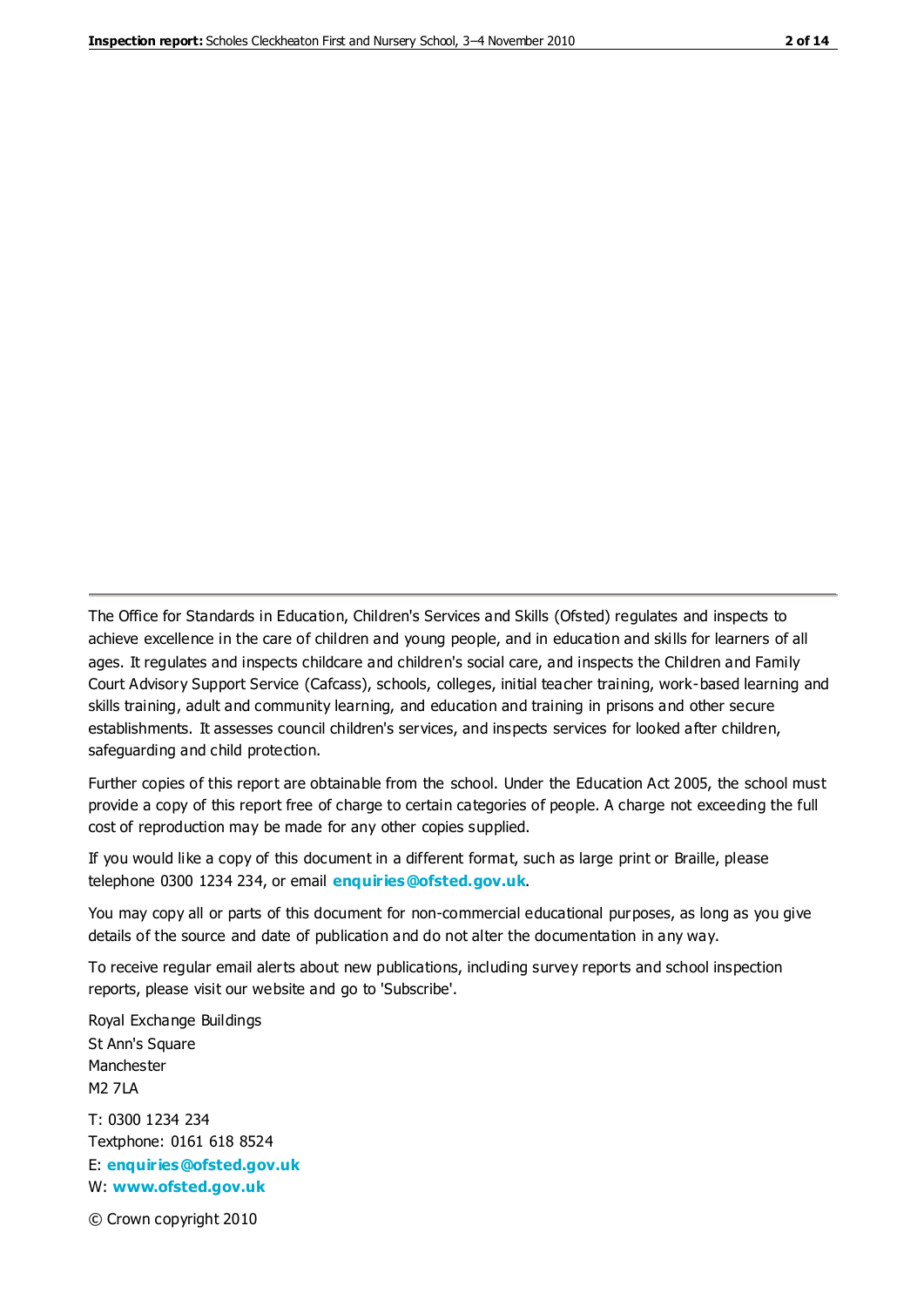# **Introduction**

This inspection was carried out by three additional inspectors. Inspectors visited 11 lessons and observed six teachers. Inspectors held meetings with parents and carers, groups of pupils, members of the governing body and staff. They observed the school's work and looked at its assessment data, evidence of activities and events, information about the curriculum and monitoring and evaluation documents. Inspectors analysed 46 questionnaires completed by parents and carers, 46 pupils' questionnaires and 17 questionnaires returned by staff.

The inspection team reviewed many aspects of the school's work. It looked in detail at the following.

- Whether pupils' rates of progress in Key Stage 1 build sufficiently on outcomes at the end of the Early Years Foundation Stage.
- $\blacksquare$  If attainment in reading and mathematics is strong enough to be judged above average, particularly for more-able pupils in Key Stage 2.
- The extent to which teaching and the curriculum consistently promote good progress and attainment in reading and mathematics.
- Whether the school's view that care, guidance and support are outstanding is justified.
- Whether leaders, including members of the governing body, are effective in monitoring and evaluating the impact of actions on improving outcomes for pupils.

# **Information about the school**

Scholes First and Nursery School is a smaller-than-average school serving a village community within an urban environment. Since the previous inspection, there have significant changes to the leadership and staffing of the school. A large majority of pupils are from White British backgrounds with a lower than average proportion of pupils from minority ethnic heritages and who are at an early stage of learning English. The proportion of pupils known to be eligible for free school meals is above average. The proportion of pupils with special educational needs and/or disabilities is average. The school has achieved Healthy Schools status.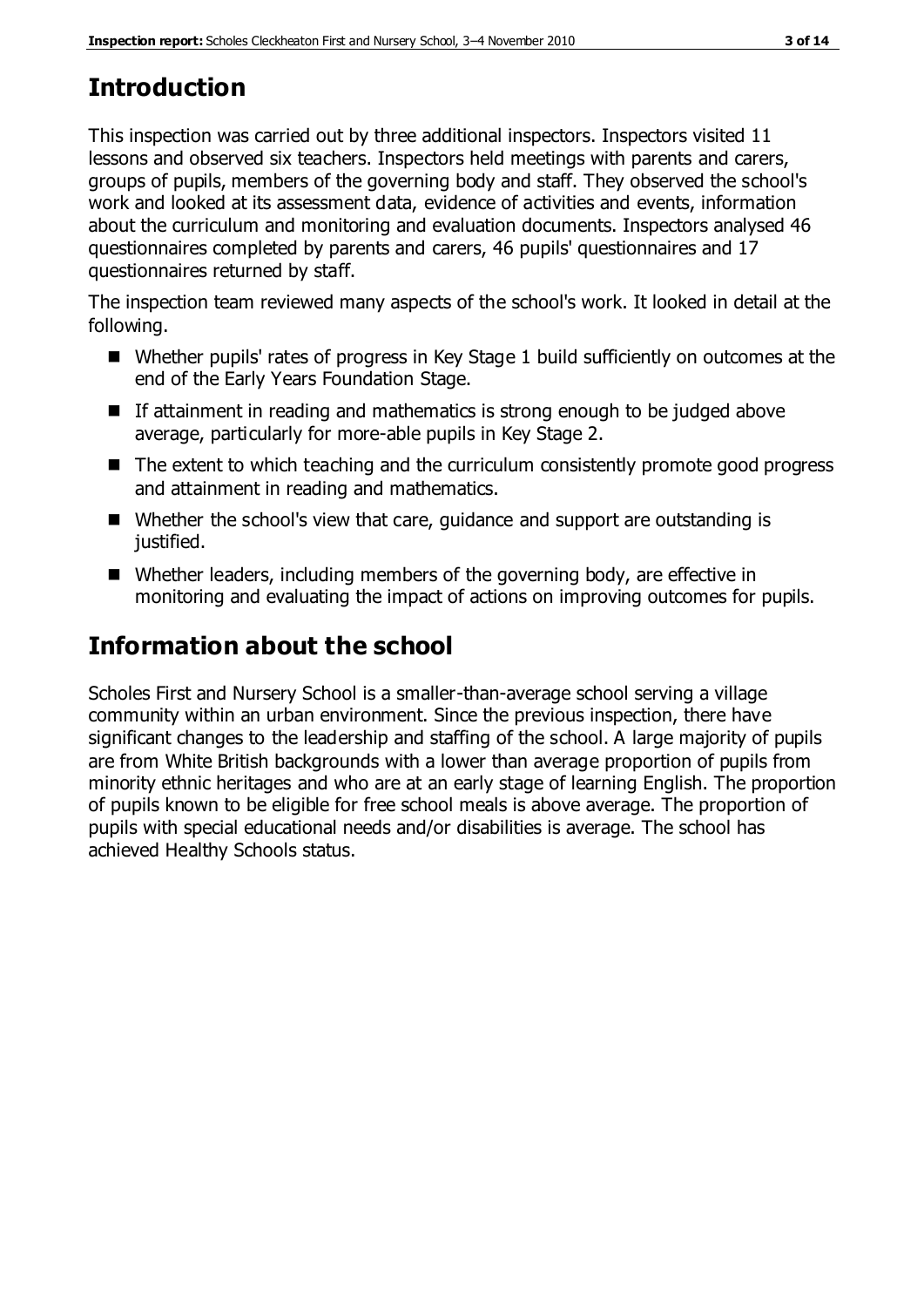**Inspection grades: 1 is outstanding, 2 is good, 3 is satisfactory, and 4 is inadequate** Please turn to the glossary for a description of the grades and inspection terms

## **Inspection judgements**

|  | Overall effectiveness: how good is the school? |  |  |  |  |
|--|------------------------------------------------|--|--|--|--|
|--|------------------------------------------------|--|--|--|--|

#### **The school's capacity for sustained improvement 2**

#### **Main findings**

This is a good school. There are significant strength in its provision for children in the Early Years Foundation Stage. Senior leaders have a clear vision with pupils' care, support and guidance at the heart of the school's ethos, which together with an extremely strong partnership with parents and carers, results in pupils who are confident learners and who have an excellent understanding of how to stay safe. Parents and carers typically describe the school as, 'Fun and safe with enjoyable learning for all'.

Progress is good across the school. In the Early Years Foundation Stage, children make outstanding progress, from starting points that are below, and often well below those typical for their ages. Pupils build well on their outcomes in nursery and reception and in Years 1 to 4 they make good progress. The quality of teaching is good and is well matched to the needs of all pupils. Attainment is broadly average by the end of Year 4 and is beginning to improve further. Attainment in reading has improved and above average attainment has been maintained in writing. An increasing number of pupils are reaching standards above those expected by the end of Year 4 in reading and writing. In mathematics, however, attainment is not quite as strong, with not as many pupils exceeding the expected levels. Initiatives to raise attainment in mathematics, such as the calculations policy, are at an early stage of their implementation and pupils are not as clear as they are in reading and writing about what they need to do to improve their work. Pupils' behaviour and attendance are both good and make a positive contribution to their learning. They have a good understanding of how to live healthily and enjoy activities that promote good health, such as 'Wake Up, Shake Up' every morning. They make a positive contribution to school and the community through the school council and the responsibilities they undertake, such as reading buddies.

The school has successfully maintained a good quality of education for pupils through a period of staff and leadership change. Senior leaders, including members of the governing body, have a clear understanding of the school's strengths and weaknesses, through accurate self-evaluation. The maintenance of above average attainment in writing and outstanding provision in the Early years Foundation Stage, along with improved attainment in reading and better attendance indicate that the school has a good capacity to improve its performance further.

## **What does the school need to do to improve further?**

Increase the proportion of pupils exceeding the expected level in mathematics by the end of Year 4, in order to improve attainment in line with that in reading and writing, by: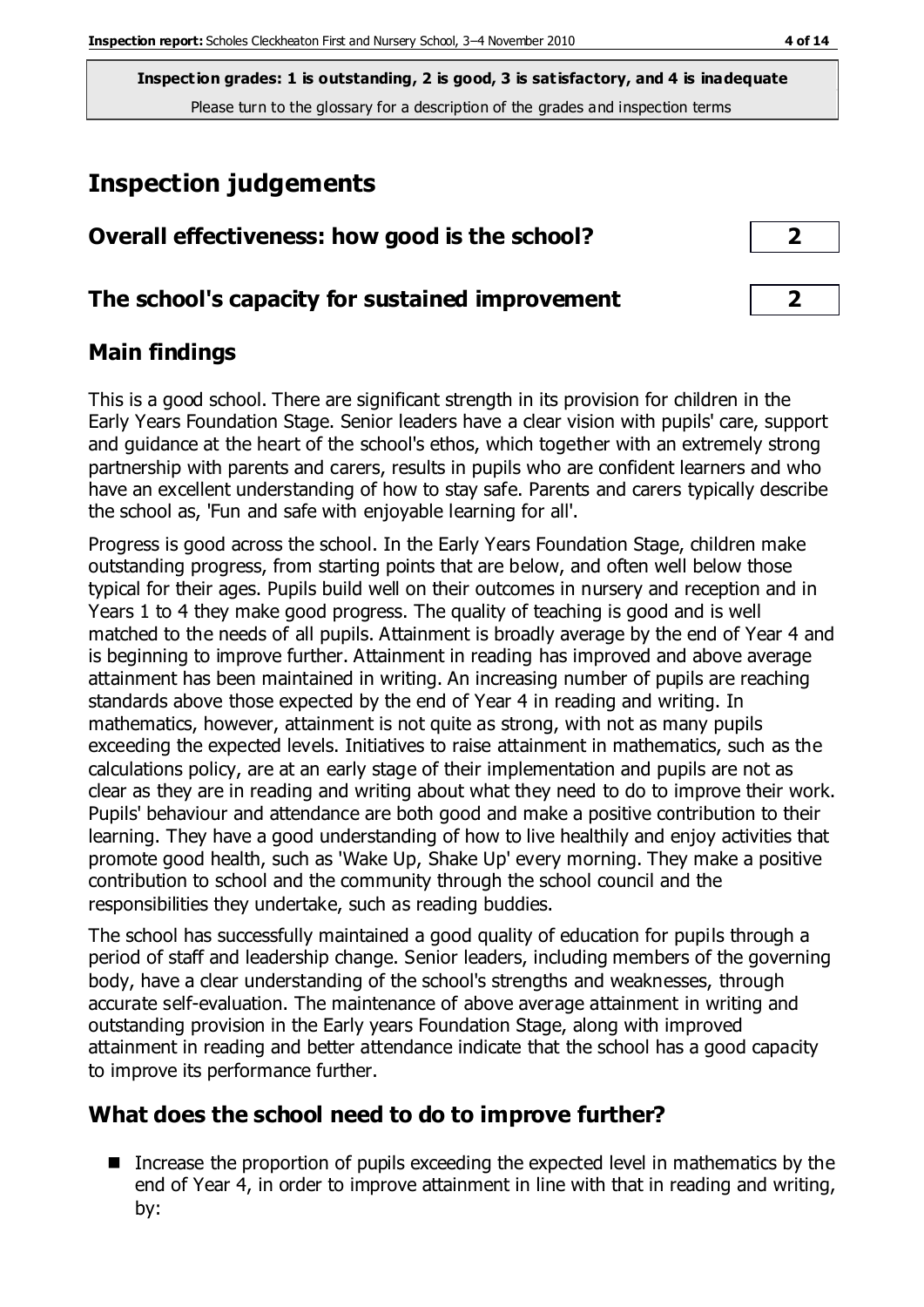**Inspection grades: 1 is outstanding, 2 is good, 3 is satisfactory, and 4 is inadequate** Please turn to the glossary for a description of the grades and inspection terms

- $-$  ensuring that marking in mathematics consistently identifies the next steps in pupils' work so that they know how to improve their work
- improving pupils' mathematical skills through the implementation of the calculations policy.

#### **Outcomes for individuals and groups of pupils 2**

Pupils respond well to the challenges they are set, demonstrating positive attitudes to their learning. They maintain good levels of interest and enjoyment, and achieve well. For example, pupils in Year 3 responded extremely well to an adult playing the role of Guy Fawkes and King James 1 when learning about the Gunpowder Plot. This led to very secure learning when they worked independently to recount their knowledge and understanding. Occasionally, teachers talk for too long and miss opportunities for pupils to discuss together and act as extra resources for each other's learning. When this occurs, the pace of learning slows down.

In mathematics, weaknesses in learning are being addressed effectively but attainment is not quite as high as in reading and writing and not as many pupils exceed the expected level by the end of Year 4. Pupils with special educational needs and/or disabilities make good progress across the school because of the good support they receive and the detailed attention given to meeting their specific needs.

Pupils know how to keep themselves and others safe and are confident that any issues are dealt with quickly. One spoke for many with the comment, 'We don't want that to happen here' when talking about bullying. Their behaviour is welcoming and positive and they respond quickly and responsibly to the expectations the staff have of them. They take responsibility for their own healthy living and take advantage of the good range of sports and physical activities on offer, such as a samba band and football. Pupils make a good contribution to the life of the school and the community, as play leaders, for example. The school council was active in reducing the number of cars who drop children off near the school. Pupils are well prepared for the next stage of their education as a result of their good achievement and attendance and are given good opportunities to develop their enterprise skills through class projects. They demonstrate good spiritual, moral, social and cultural awareness and have a good appreciation and respect for others' needs.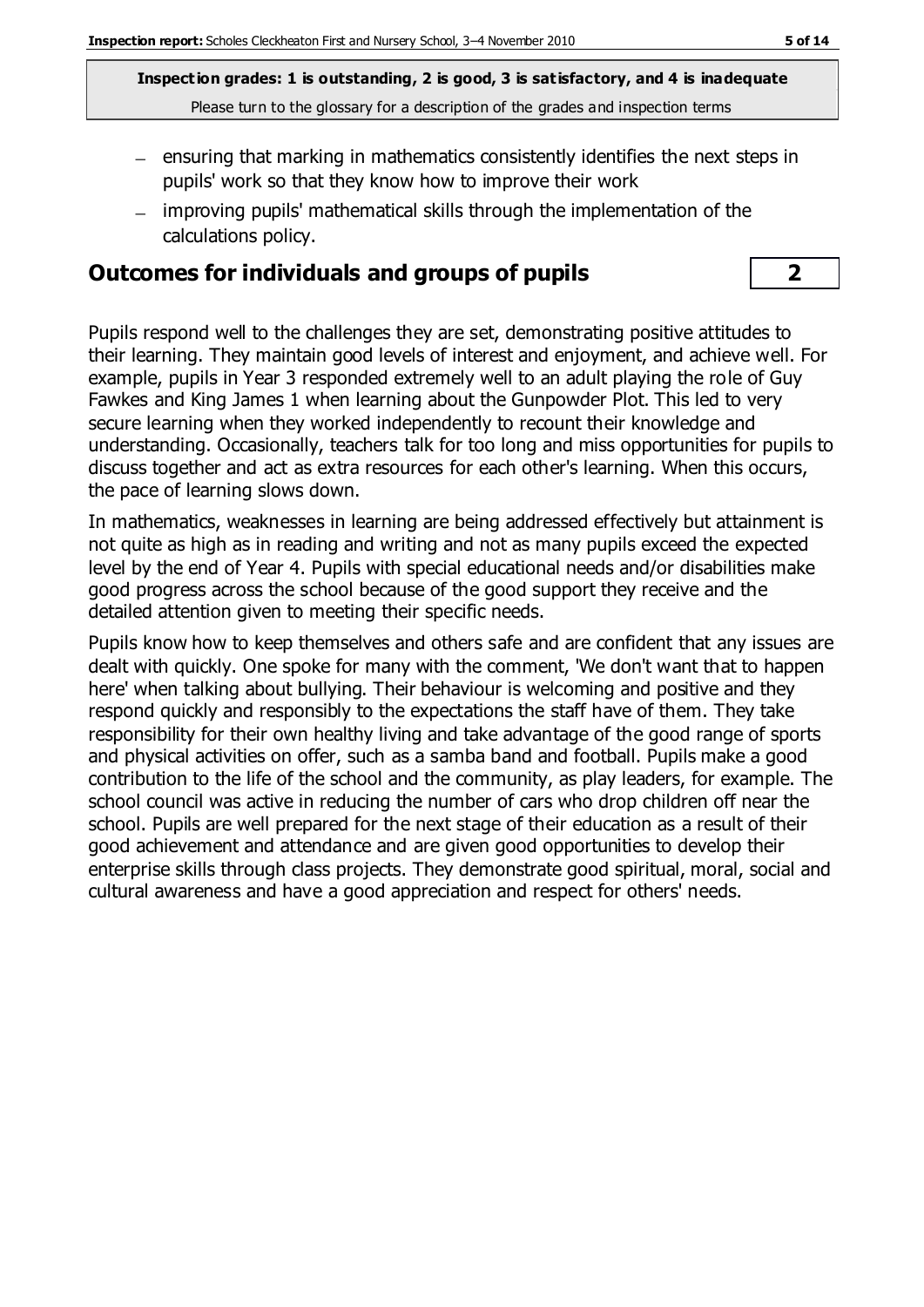**Inspection grades: 1 is outstanding, 2 is good, 3 is satisfactory, and 4 is inadequate**

Please turn to the glossary for a description of the grades and inspection terms

These are the grades for pupils' outcomes

| Pupils' achievement and the extent to which they enjoy their learning                                                     | $\overline{2}$ |
|---------------------------------------------------------------------------------------------------------------------------|----------------|
| Taking into account:<br>Pupils' attainment <sup>1</sup>                                                                   | 3              |
| The quality of pupils' learning and their progress                                                                        | $\mathcal{P}$  |
| The quality of learning for pupils with special educational needs and/or disabilities<br>and their progress               | $\overline{2}$ |
| The extent to which pupils feel safe                                                                                      | 1              |
| Pupils' behaviour                                                                                                         | 2              |
| The extent to which pupils adopt healthy lifestyles                                                                       | 2              |
| The extent to which pupils contribute to the school and wider community                                                   | $\overline{2}$ |
| The extent to which pupils develop workplace and other skills that will contribute to<br>their future economic well-being | $\overline{2}$ |
| Taking into account:<br>Pupils' attendance <sup>1</sup>                                                                   | $\mathcal{P}$  |
| The extent of pupils' spiritual, moral, social and cultural development                                                   | 2              |

<sup>1</sup> The grades for attainment and attendance are: 1 is high; 2 is above average; 3 is broadly average; and 4 is low

## **How effective is the provision?**

Teachers meet the needs of all pupils well through the good use of assessment to plan work that matches their different needs. Good subject knowledge and effective use of technology keep pupils engaged in their learning. Where expectations are clear, pupils are engaged well in their learning, which moves forward at a brisk pace. In a Year 2 science lesson, for example, pupils investigated whether seeds need light to germinate. Pupils were eager to share their findings and used the correct terminology in doing so. Occasionally, expectations are not made sufficiently clear to pupils and, when this occurs, pupils make less progress. Teaching assistants are deployed effectively and provide good support, particularly to pupils with special educational needs and/ or disabilities. Assessment is used well to share objectives with pupils and to check their understanding during the lesson. Marking makes clear to pupils what they have done well but what they need to do next to improve is clearer and more consistent in reading and writing than it is in mathematics. Pupils have a good understanding of their targets and like the 'goal charts' which show the targets at which they are aiming.

The curriculum contributes well to pupils' achievement. A focus on phonics and guided reading has improved attainment in reading and an effective structured writing programme has enabled the school to continue improving attainment in writing. In mathematics, a calculations policy has recently been introduced to improve pupils' skills but it is an early stage in its implementation and has not fully impacted on pupils'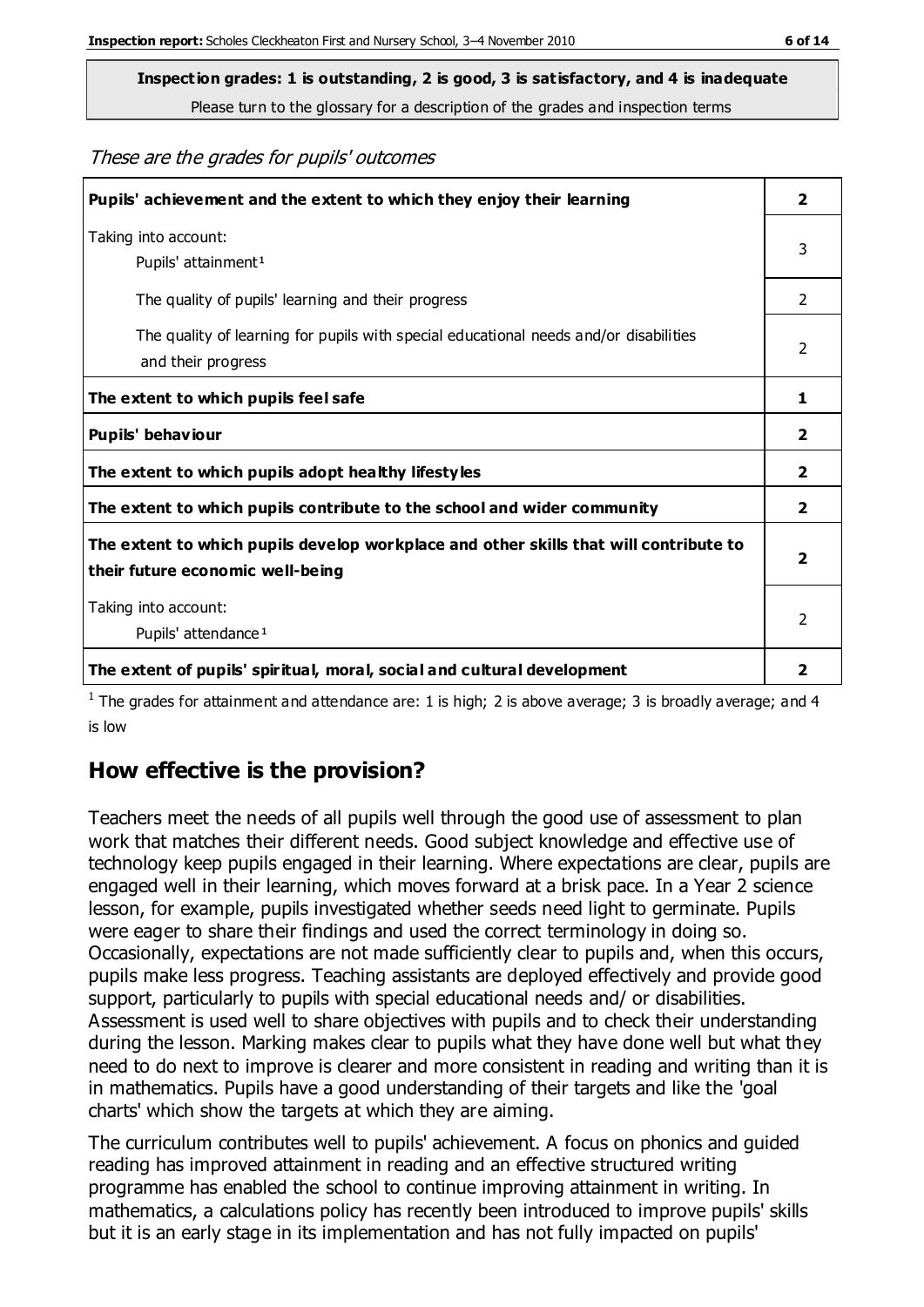#### **Inspection grades: 1 is outstanding, 2 is good, 3 is satisfactory, and 4 is inadequate** Please turn to the glossary for a description of the grades and inspection terms

attainment. The school has reviewed the curriculum in order to focus on making links between subjects stronger and providing pupils with more opportunities to be creative and to apply their skills across subjects. This curricular revision has had a positive impact on pupils' enjoyment of and attitudes to learning and is beginning to have a positive effect on their attainment. Pupil's learning is enriched well by a good range of extra-curricular activities, which are well-attended. The quality of additional activities has a positive effect on pupil's achievement: they work on their enterprise projects with the local middle school and enjoy themed events such as French day and art week.

Pupils are cared for well. There are very good relationships between staff and pupils, which together with the strong ethos of care within the school, impact positively on pupils' personal development and well-being. There are good systems for checking and sustaining pupils' good attendance and for dealing with any unacceptable behaviour. Pupils whose circumstances make them more vulnerable are well supported by the school. There are good arrangements for pupils to transfer to and from the school.

| The quality of teaching<br>Taking into account:                                    |  |
|------------------------------------------------------------------------------------|--|
|                                                                                    |  |
|                                                                                    |  |
| The use of assessment to support learning                                          |  |
| The extent to which the curriculum meets pupils' needs, including, where relevant, |  |
| through partnerships                                                               |  |
| The effectiveness of care, guidance and support                                    |  |

These are the grades for the quality of provision

## **How effective are leadership and management?**

Leaders have a clear focus for improving pupils' attainment and well-being. There are effective systems for tracking pupil's progress and for checking the quality of provision. Senior leaders and subject leaders accurately identify weaknesses and take effective action to secure improvement. The initiatives for teaching letter names and sounds (phonics) and reviewing the curriculum have both been evaluated to ensure that they have the desired impact. The governing body fulfils its statutory duties well and is fully involved in shaping the direction of the school. Governors are increasingly involved in school self-evaluation through their focused classroom visits. The school promotes equal opportunities well to meet the needs of pupils individually. Arrangements for safeguarding are met well and are supported by thorough documentation. There is excellent engagement with parents and carers, who express very positive views about the progress their children make. There are good links with partners, such as other local schools, to support pupils' learning and well-being. The school promotes community cohesion well. It is a harmonious community and there are good links with the local community. Strategies to promote pupils' understanding beyond the school and the immediate locality through links with other schools are working well and having a positive effect.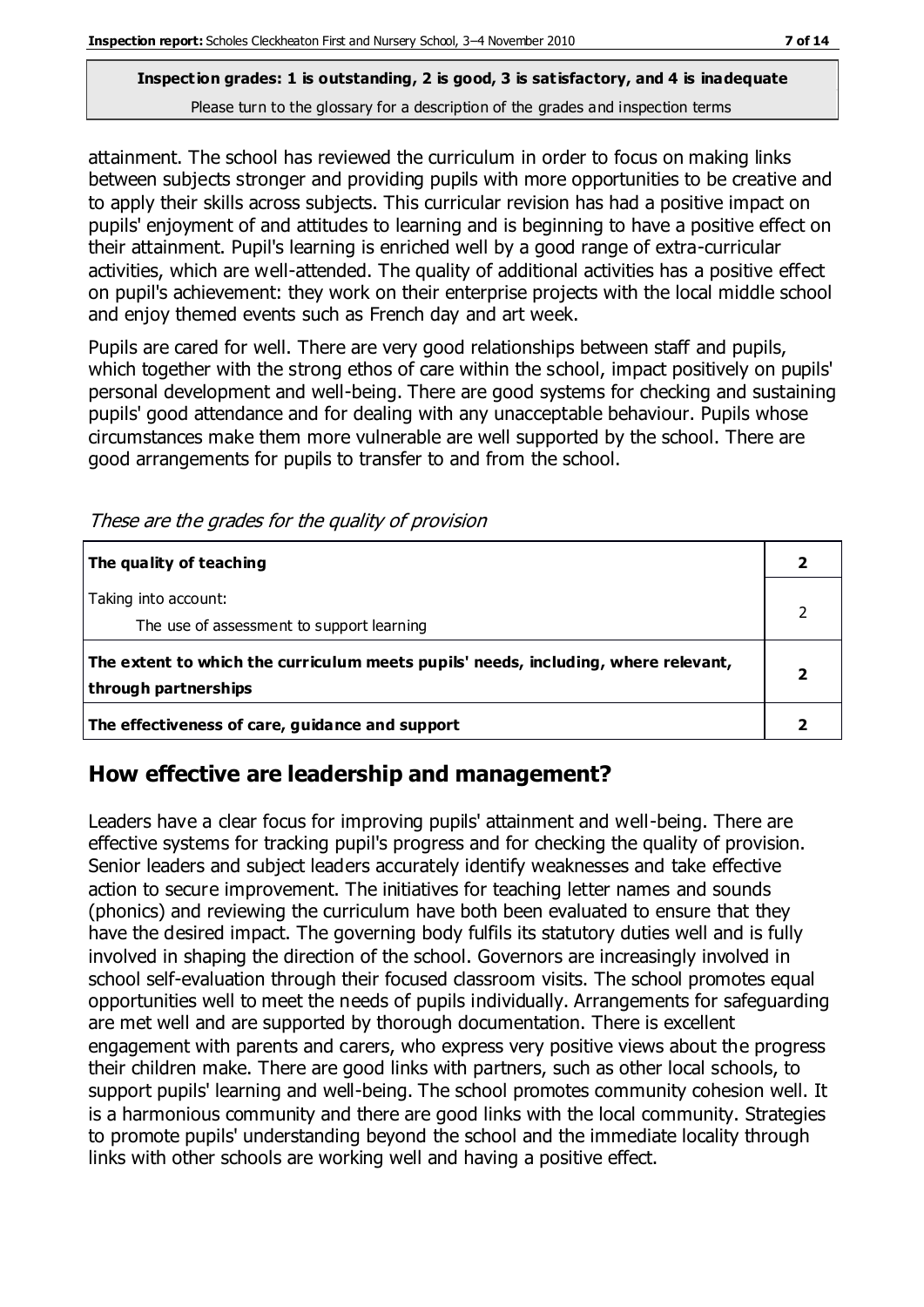Please turn to the glossary for a description of the grades and inspection terms

| The effectiveness of leadership and management in embedding ambition and driving<br>improvement                                                                  | $\overline{\mathbf{2}}$ |
|------------------------------------------------------------------------------------------------------------------------------------------------------------------|-------------------------|
| Taking into account:<br>The leadership and management of teaching and learning                                                                                   | 2                       |
| The effectiveness of the governing body in challenging and supporting the<br>school so that weaknesses are tackled decisively and statutory responsibilities met | $\overline{\mathbf{2}}$ |
| The effectiveness of the school's engagement with parents and carers                                                                                             | 1                       |
| The effectiveness of partnerships in promoting learning and well-being                                                                                           | $\overline{2}$          |
| The effectiveness with which the school promotes equality of opportunity and tackles<br>discrimination                                                           | $\overline{\mathbf{2}}$ |
| The effectiveness of safeguarding procedures                                                                                                                     | $\overline{2}$          |
| The effectiveness with which the school promotes community cohesion                                                                                              | $\mathbf{2}$            |
| The effectiveness with which the school deploys resources to achieve value for money                                                                             | 2                       |

### **Early Years Foundation Stage**

The quality of provision in the Early Years Foundation Stage is outstanding. There are strong links with parents and carers, who are very happy with the setting. Outstanding leadership of a strong team with high expectations, impacts positively on children's development. Assessment is strong and informs planning of children's learning on a daily basis. Their needs are met extremely well, particularly in relation to their language and social development. As a result, children make outstanding progress in both the Nursery and Reception classes. The high priority on children's safety and excellent relationships results in excellent behaviour and children settling quickly and happily. Children play extremely well together and develop high levels of confidence and independence. In poor weather, children are not deterred from learning outside. They organise themselves with the right clothing and regard for safety to go outside and enjoy their time there. Learning is organised as a singe unit so that nursery and reception children have ample opportunities to play and learn together. This results in outstanding personal, social and emotional development. Progress in other aspects of learning is impressive and is outstanding in language development, so that by the end of reception, outcomes are at least in line with expectations, and are sometimes above.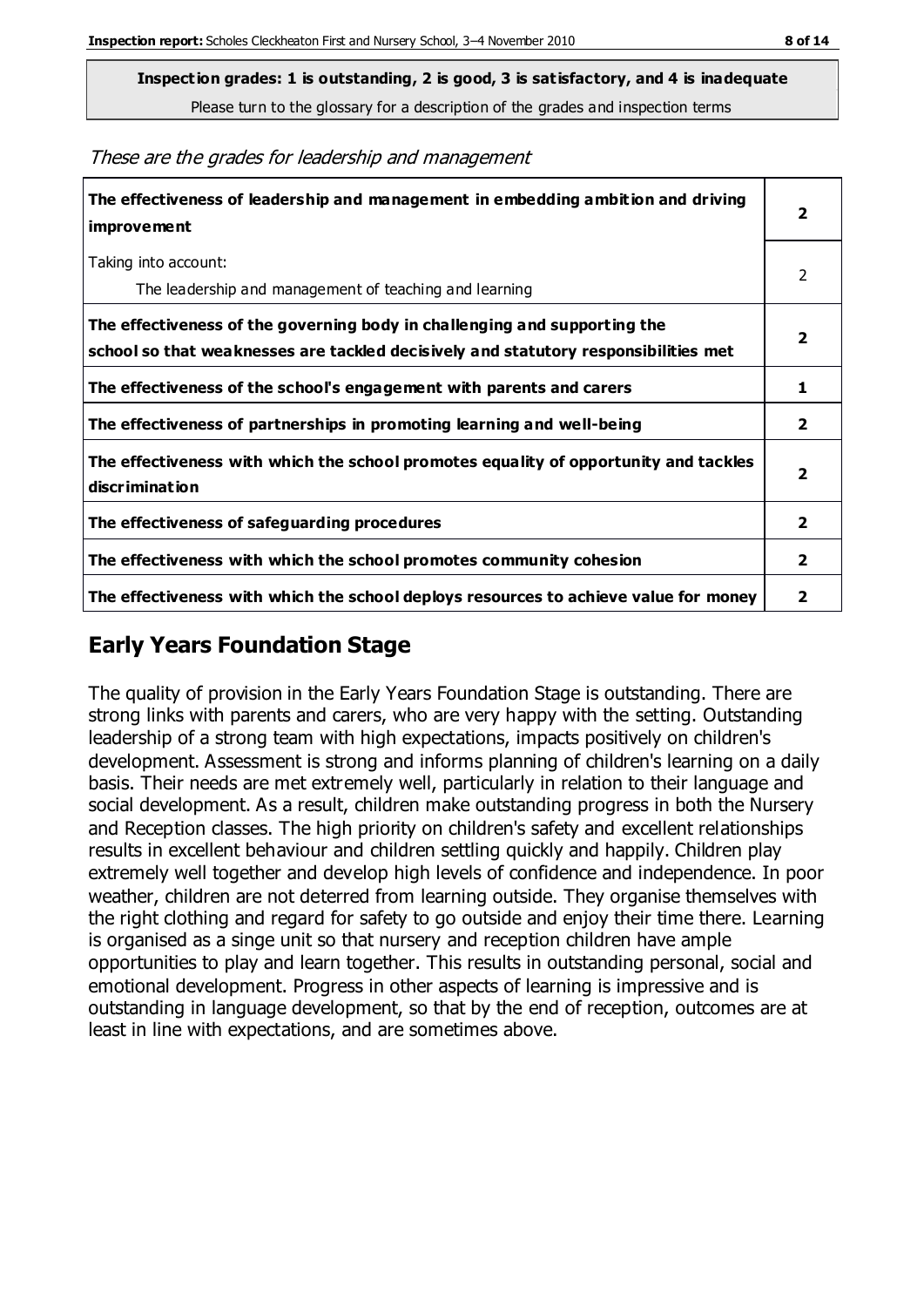**Inspection grades: 1 is outstanding, 2 is good, 3 is satisfactory, and 4 is inadequate**

Please turn to the glossary for a description of the grades and inspection terms

These are the grades for the Early Years Foundation Stage

| Overall effectiveness of the Early Years Foundation Stage                             |  |
|---------------------------------------------------------------------------------------|--|
| Taking into account:<br>Outcomes for children in the Early Years Foundation Stage     |  |
| The quality of provision in the Early Years Foundation Stage                          |  |
| The effectiveness of leadership and management of the Early Years Foundation<br>Stage |  |

## **Views of parents and carers**

Inspectors' findings agree with the views of the very large majority of parents and carers who are happy with their children's experiences at school, feeling that their children enjoy school and that the school keeps their children safe. Inspectors followed up the concerns of the few parents and carers about how the school deals effectively with unacceptable behaviour. They concluded after observation of lessons, discussions with pupils and observations of pupils' working and playing together, that during the inspection pupils' behaviour was good and that any issues that do occur are quickly and effectively addressed.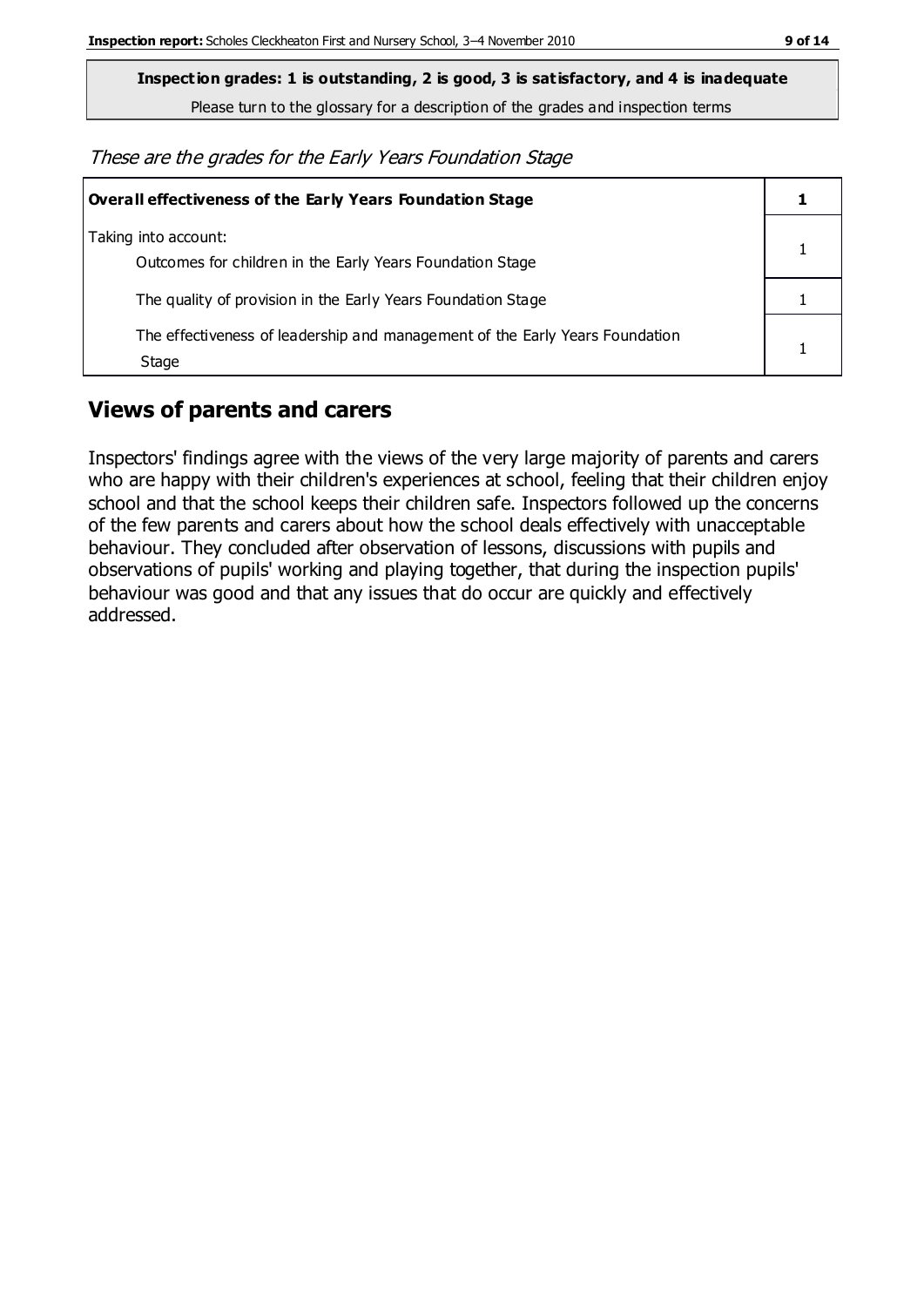#### **Responses from parents and carers to Ofsted's questionnaire**

Ofsted invited all the registered parents and carers of pupils registered at Scholes Cleckheaton First and Nursery School to complete a questionnaire about their views of the school.

In the questionnaire, parents and carers were asked to record how strongl y they agreed with 13 statements about the school.

The inspection team received 46 completed questionnaires by the end of the on-site inspection. In total, there are 151 pupils registered at the school.

| <b>Statements</b>                                                                                                                                                                                                                                       | <b>Strongly</b><br>agree |               | Agree        |               | <b>Disagree</b> |                | <b>Strongly</b><br>disagree |               |
|---------------------------------------------------------------------------------------------------------------------------------------------------------------------------------------------------------------------------------------------------------|--------------------------|---------------|--------------|---------------|-----------------|----------------|-----------------------------|---------------|
|                                                                                                                                                                                                                                                         | <b>Total</b>             | $\frac{1}{2}$ | <b>Total</b> | $\frac{1}{2}$ | <b>Total</b>    | $\frac{0}{0}$  | <b>Total</b>                | $\frac{0}{0}$ |
| My child enjoys school                                                                                                                                                                                                                                  | 33                       | 72            | 11           | 24            | 0               | $\mathbf 0$    | $\mathbf 0$                 | $\mathbf 0$   |
| The school keeps my child<br>safe                                                                                                                                                                                                                       | 33                       | 72            | 11           | 24            | 0               | $\mathbf 0$    | $\mathbf 0$                 | $\mathbf 0$   |
| My school informs me about<br>my child's progress                                                                                                                                                                                                       | 25                       | 54            | 19           | 41            | $\mathbf{1}$    | $\overline{2}$ | $\mathbf 0$                 | $\mathbf 0$   |
| My child is making enough<br>progress at this school                                                                                                                                                                                                    | 32                       | 70            | 12           | 26            | 0               | $\mathbf 0$    | $\mathbf 0$                 | $\mathbf 0$   |
| The teaching is good at this<br>school                                                                                                                                                                                                                  | 31                       | 67            | 15           | 33            | 0               | 0              | 0                           | $\mathbf 0$   |
| The school helps me to<br>support my child's learning                                                                                                                                                                                                   | 20                       | 43            | 23           | 50            | $\overline{2}$  | 4              | $\mathbf 0$                 | $\mathbf 0$   |
| The school helps my child to<br>have a healthy lifestyle                                                                                                                                                                                                | 26                       | 57            | 19           | 41            | 0               | $\mathbf 0$    | $\mathbf 0$                 | $\mathbf 0$   |
| The school makes sure that<br>my child is well prepared for<br>the future (for example<br>changing year group,<br>changing school, and for<br>children who are finishing<br>school, entering further or<br>higher education, or entering<br>employment) | 24                       | 52            | 20           | 43            | $\mathbf 0$     | $\mathbf 0$    | $\mathbf 0$                 | $\mathbf 0$   |
| The school meets my child's<br>particular needs                                                                                                                                                                                                         | 23                       | 50            | 22           | 48            | 0               | $\mathbf 0$    | $\mathbf 0$                 | $\mathbf 0$   |
| The school deals effectively<br>with unacceptable behaviour                                                                                                                                                                                             | 22                       | 48            | 16           | 35            | 3               | $\overline{7}$ | $\mathbf 0$                 | $\mathbf 0$   |
| The school takes account of<br>my suggestions and concerns                                                                                                                                                                                              | 18                       | 39            | 25           | 54            | $\mathbf{0}$    | $\mathbf{0}$   | $\mathbf 0$                 | $\mathbf{0}$  |
| The school is led and<br>managed effectively                                                                                                                                                                                                            | 28                       | 61            | 17           | 37            | $\mathbf{1}$    | $\overline{2}$ | $\mathbf 0$                 | $\mathbf 0$   |
| Overall, I am happy with my<br>child's experience at this<br>school                                                                                                                                                                                     | 32                       | 70            | 13           | 28            | $\pmb{0}$       | $\mathbf 0$    | $\mathbf 0$                 | $\pmb{0}$     |

The table above summarises the responses that parents and carers made to each statement. The percentages indicate the proportion of parents and carers giving that response out of the total number of completed questionnaires. Where one or more parents and carers chose not to answer a particular question, the percentages will not add up to 100%.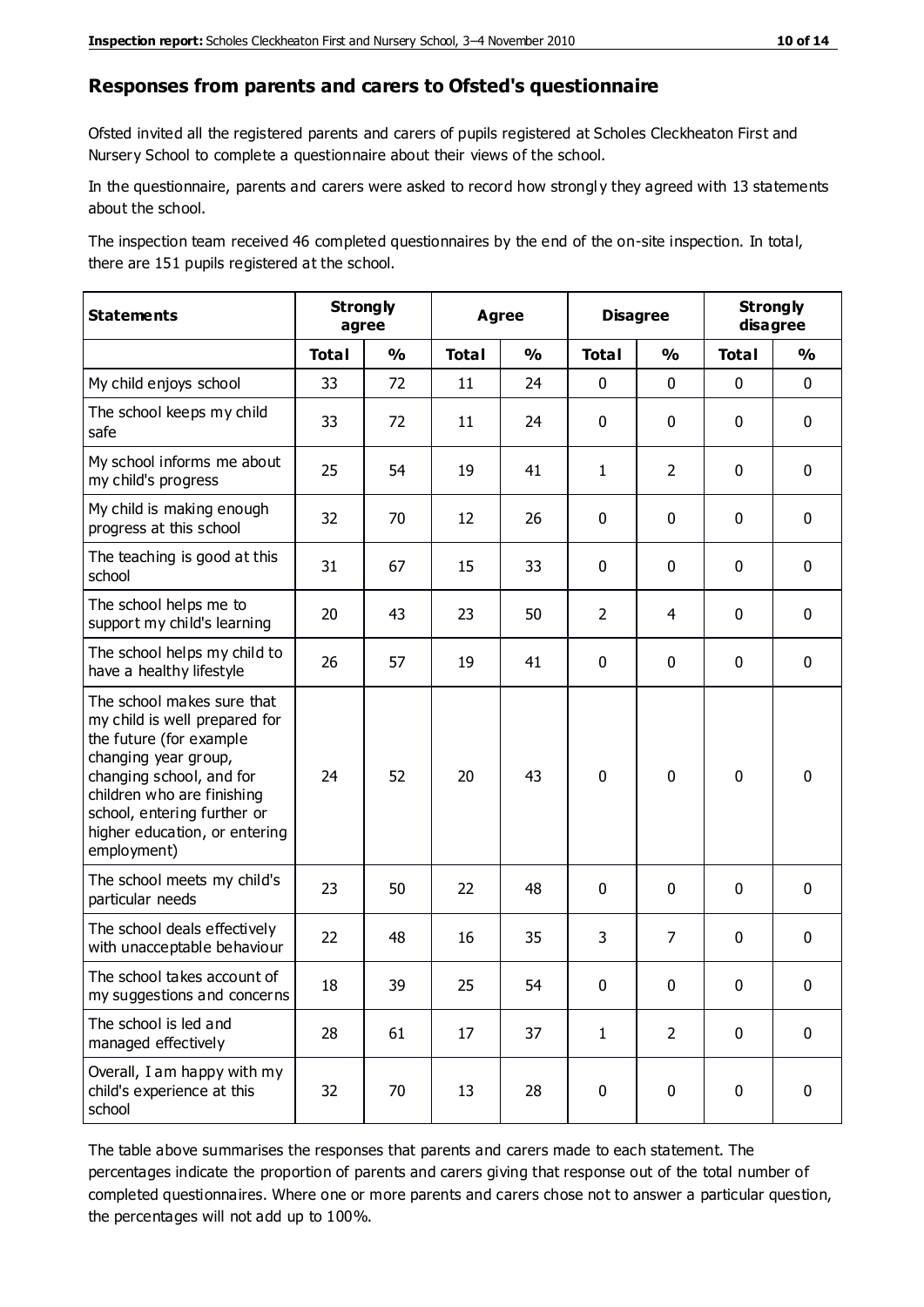## **Glossary**

| Grade   | <b>Judgement</b> | <b>Description</b>                                                                                                                                                                                                            |
|---------|------------------|-------------------------------------------------------------------------------------------------------------------------------------------------------------------------------------------------------------------------------|
| Grade 1 | Outstanding      | These features are highly effective. An outstanding school<br>provides exceptionally well for all its pupils' needs.                                                                                                          |
| Grade 2 | Good             | These are very positive features of a school. A school that<br>is good is serving its pupils well.                                                                                                                            |
| Grade 3 | Satisfactory     | These features are of reasonable quality. A satisfactory<br>school is providing adequately for its pupils.                                                                                                                    |
| Grade 4 | Inadequate       | These features are not of an acceptable standard. An<br>inadequate school needs to make significant improvement<br>in order to meet the needs of its pupils. Ofsted inspectors<br>will make further visits until it improves. |

#### **What inspection judgements mean**

#### **Overall effectiveness of schools**

|                       | Overall effectiveness judgement (percentage of schools) |      |                     |                   |
|-----------------------|---------------------------------------------------------|------|---------------------|-------------------|
| <b>Type of school</b> | <b>Outstanding</b>                                      | Good | <b>Satisfactory</b> | <b>Inadequate</b> |
| Nursery schools       | 58                                                      | 36   | 4                   | 2                 |
| Primary schools       | 8                                                       | 43   | 40                  | 9                 |
| Secondary schools     | 10                                                      | 35   | 42                  | 13                |
| Sixth forms           | 13                                                      | 39   | 45                  | 3                 |
| Special schools       | 33                                                      | 42   | 20                  | 4                 |
| Pupil referral units  | 18                                                      | 40   | 29                  | 12                |
| All schools           | 11                                                      | 42   | 38                  | 9                 |

New school inspection arrangements were introduced on 1 September 2009. This means that inspectors now make some additional judgements that were not made previously.

The data in the table above are for the period 1 September 2009 to 31 March 2010 and are the most recently published data available (see **[www.ofsted.gov.uk](http://www.ofsted.gov.uk/)**). Please note that the sample of schools inspected during the autumn and spring terms 2009/10 was not representative of all schools nationally, as weaker schools are inspected more frequently than good or outstanding schools.

Percentages are rounded and do not always add exactly to 100. Secondary school figures in clude those that have sixth forms, and sixth form figures include only the data specifically for sixth form inspection judgements.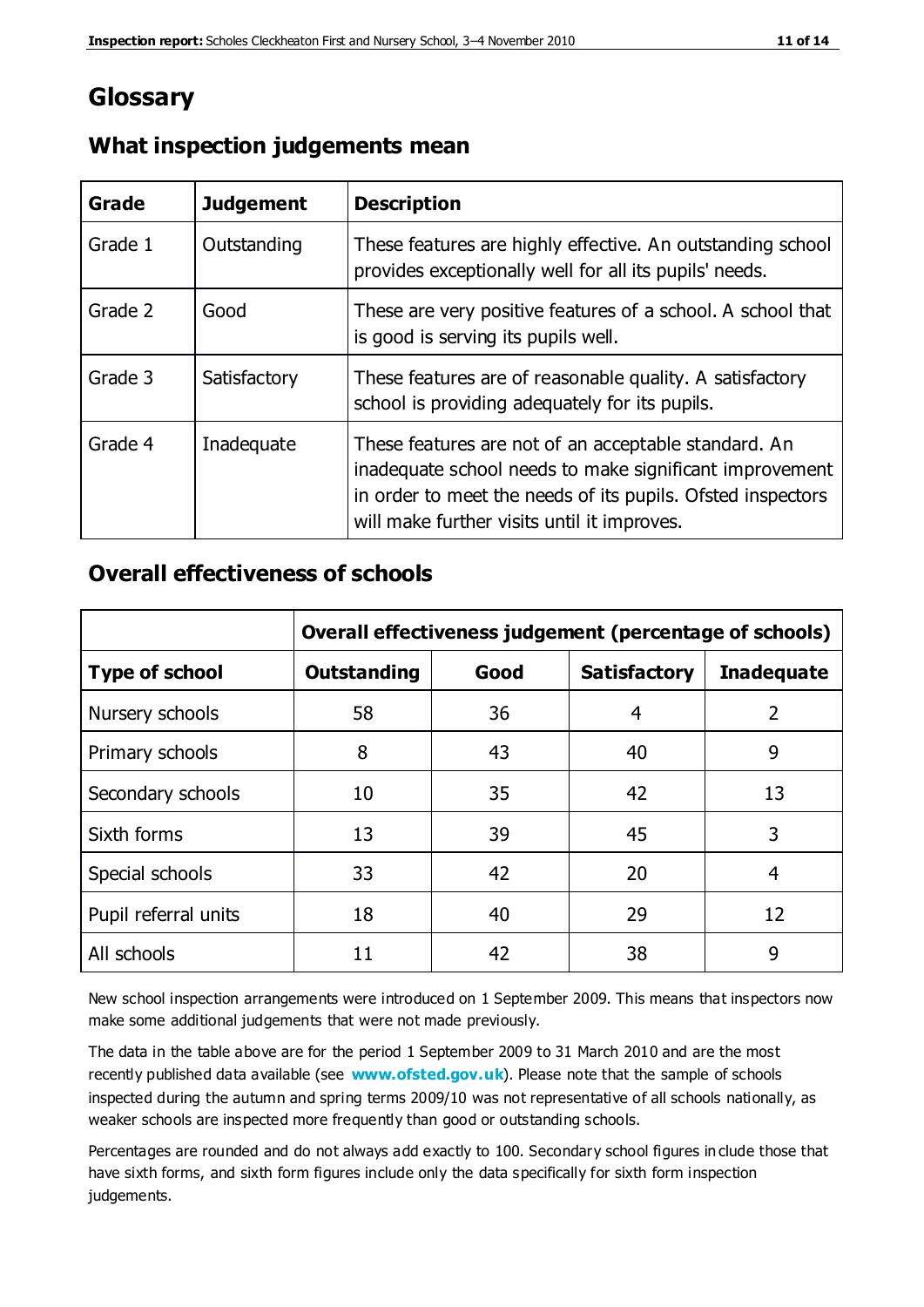## **Common terminology used by inspectors**

| Achievement:               | the progress and success of a pupil in their learning,<br>development or training.                                                                                                                                                          |  |  |
|----------------------------|---------------------------------------------------------------------------------------------------------------------------------------------------------------------------------------------------------------------------------------------|--|--|
| Attainment:                | the standard of the pupils' work shown by test and<br>examination results and in lessons.                                                                                                                                                   |  |  |
| Capacity to improve:       | the proven ability of the school to continue<br>improving. Inspectors base this judgement on what<br>the school has accomplished so far and on the quality<br>of its systems to maintain improvement.                                       |  |  |
| Leadership and management: | the contribution of all the staff with responsibilities,<br>not just the headteacher, to identifying priorities,<br>directing and motivating staff and running the school.                                                                  |  |  |
| Learning:                  | how well pupils acquire knowledge, develop their<br>understanding, learn and practise skills and are<br>developing their competence as learners.                                                                                            |  |  |
| Overall effectiveness:     | inspectors form a judgement on a school's overall<br>effectiveness based on the findings from their<br>inspection of the school. The following judgements,<br>in particular, influence what the overall effectiveness<br>judgement will be. |  |  |
|                            | The school's capacity for sustained<br>improvement.                                                                                                                                                                                         |  |  |
|                            | Outcomes for individuals and groups of pupils.                                                                                                                                                                                              |  |  |
|                            | The quality of teaching.                                                                                                                                                                                                                    |  |  |
|                            | The extent to which the curriculum meets<br>pupils' needs, including, where relevant,<br>through partnerships.                                                                                                                              |  |  |
|                            | The effectiveness of care, guidance and<br>support.                                                                                                                                                                                         |  |  |
| Progress:                  | the rate at which pupils are learning in lessons and<br>over longer periods of time. It is often measured by<br>comparing the pupils' attainment at the end of a key                                                                        |  |  |

stage with their attainment when they started.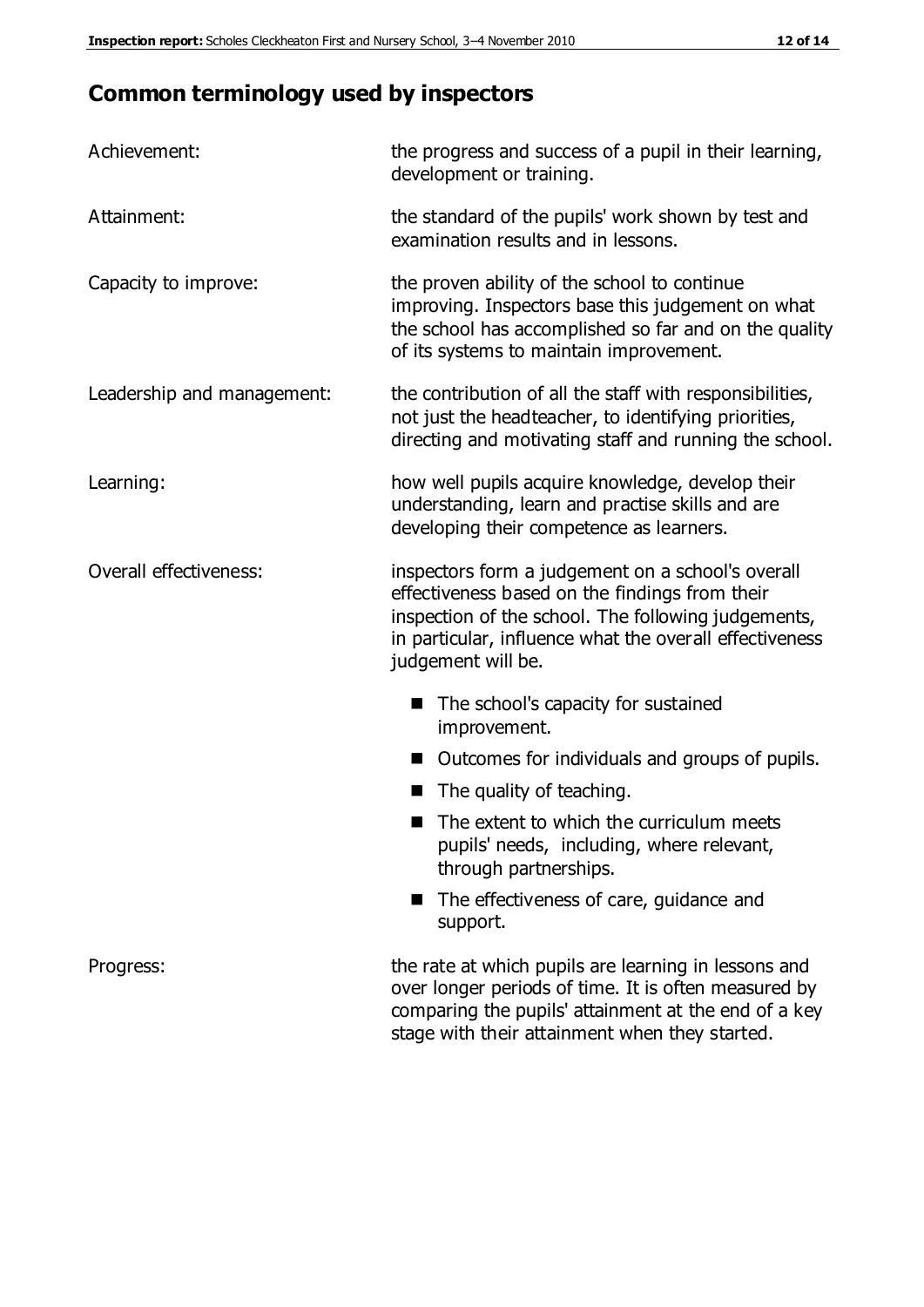#### **This letter is provided for the school, parents and carers to share with their children. It describes Ofsted's main findings from the inspection of their school.**

5 November 2010

#### Dear Pupils

#### **Inspection of Scholes Cleckheaton First and Nursery School, Cleckheaton, BD19 6DN**

Thank you for being so polite, welcoming and friendly when we visited your school recently. We enjoyed our time at Scholes, particularly talking to you. We know that you are proud of your school and enjoy going there.

Scholes is a good school with many strengths. I was impressed by your behaviour, excellent understanding of how to stay safe and how well you get on with each other. You are taught well and you said that your teachers are fair and look after you. You enjoy your learning and the activities on offer. You like the jobs that you do in school, such as reading buddies and play leaders. The standards you reach are similar to those in most other schools and getting better. Most of you make good progress in your learning and those younger children in the Early Years Foundation Stage make outstanding progress in their learning.

I am asking the school to improve your learning in mathematics to be as good as it is in reading and writing, and particularly to increase the number of you who reach higher levels by the end of Year 4. I have asked the school to do this by making sure that you understand what to do next to improve your work in mathematics and to improve your mathematical skills through work on calculations.

All of you can help by continuing to work hard, behaving well and doing your best to help the school improve further.

Yours sincerely,

Mr Brian Holmes Lead inspector